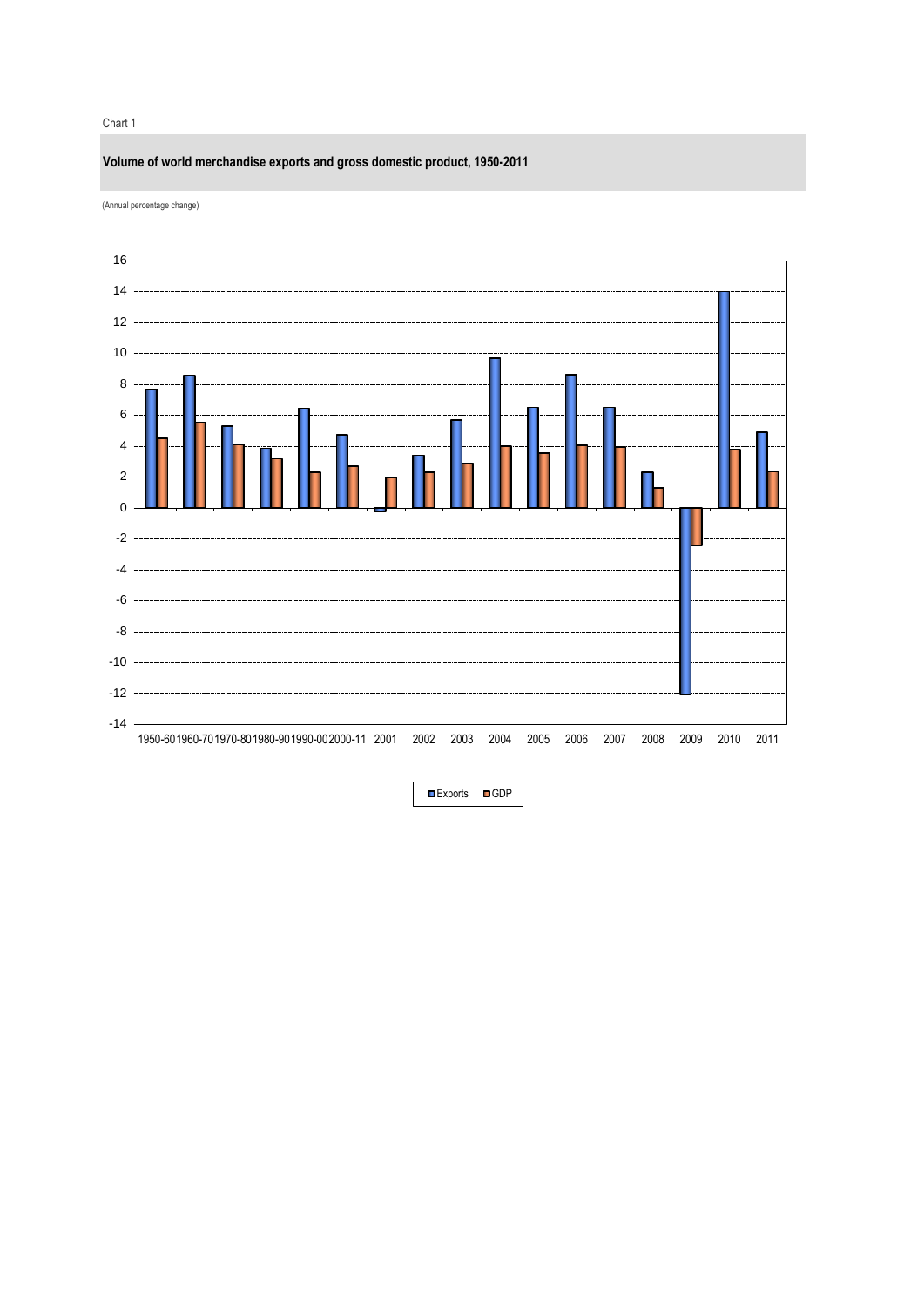#### Graphique 1

# **Volume des exportations mondiales de marchandises et PIB, 1950-2011**





**DExportations DPIB**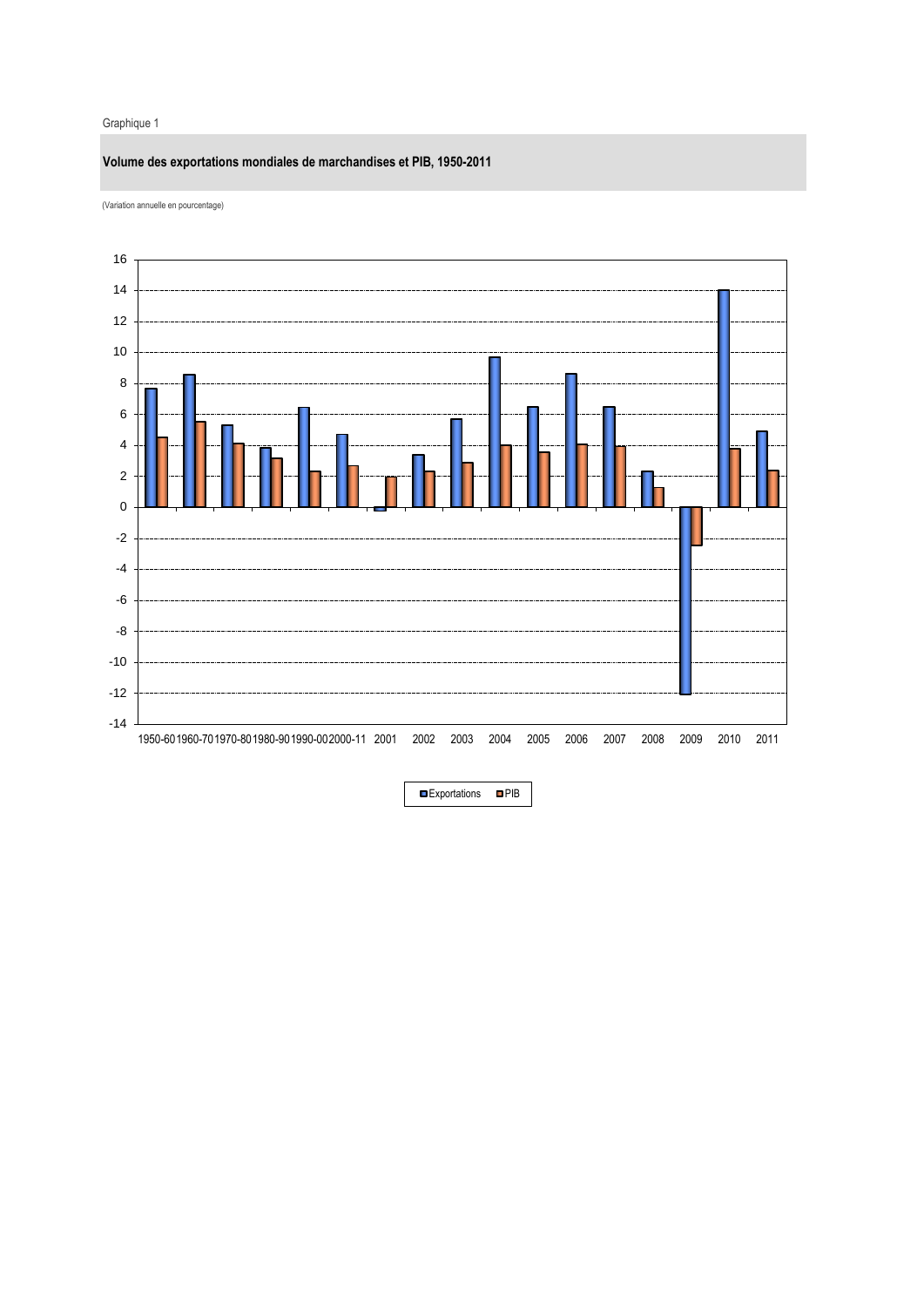#### Gráfico 1

# **Volumen de las exportaciones mundiales de mercancías y PIB, 1950-2011**





Exportaciones **PIB**